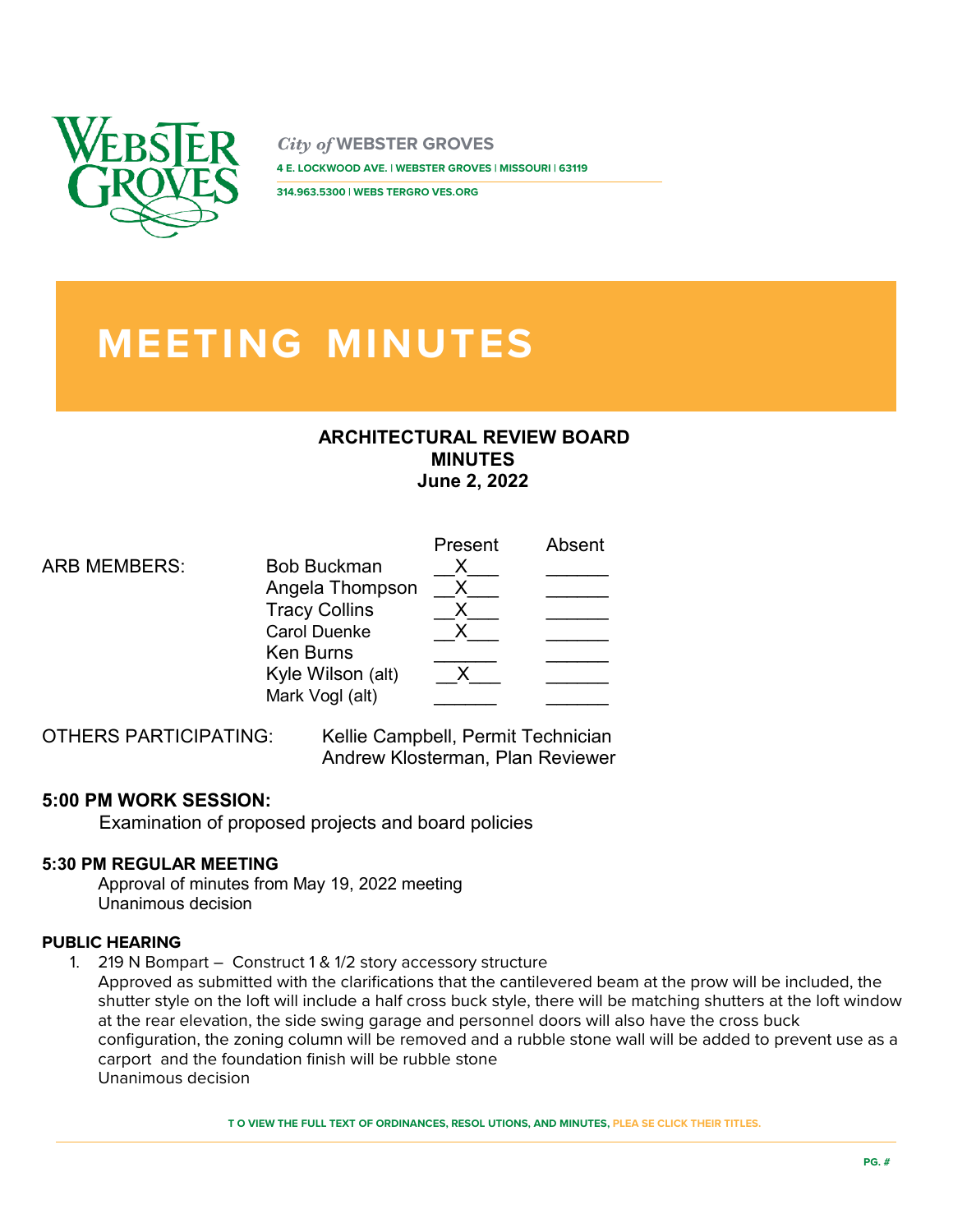- 2. 28 Marshall Pl Construct screened porch
- Approved as submitted with the conditions that the front elevation will be moved back 1 foot minimum from the front of the existing building, the massing of the fireplace has the option of framed construction styled to match the existing home or a stone chimney extending beyond the 2nd floor porch to match the stone foundation, and the chimney will be of a traditional style Unanimous decision
- 3. 14 Marshall Pl Construct wood shed Approved as submitted Unanimous decision

#### **RESUBMITTAL**

- 4. 856 Greeley Construct addition Approved as submitted Unanimous decision
- 5. 403 Oak Install windows Approved as submitted with the clarifications that windows 1 and 2 will be changed to double hung windows (in the living room on the front of the house). Window 8 in the rear bedroom will be changed to a double hung window, window 9 is a casement and it will have a horizontal cross member to replicate a double hung look Unanimous decision

#### **SUBMITTAL**

- 6. 214 Central Construct detached garage Approved as submitted with the following clarifications: the trim for the garage at the corners and windows will match the existing house, there will be an option to add gable vents on either end of the structure to match the existing house, the hand drawings will govern the design except for the garage door style which will match the renderings which will have the windows at the top Unanimous decision
- 7. 436 Saddlespur Construct 1 story addition Withdrew
- 8. 1015 Demler Construct addition Approved as submitted Unanimous decision
- 9. 633 Mildred Install solar panels Approved as submitted Unanimous decision
- 10. 242 W Jackson Construct covered patio No vote was taken, ARB requested more detailed elevations
- 11. 102 W Rose Construct façade changes, doors, windows, porch No vote was taken, ARB requested new drawings the scope of work had changed significantly from what was submitted